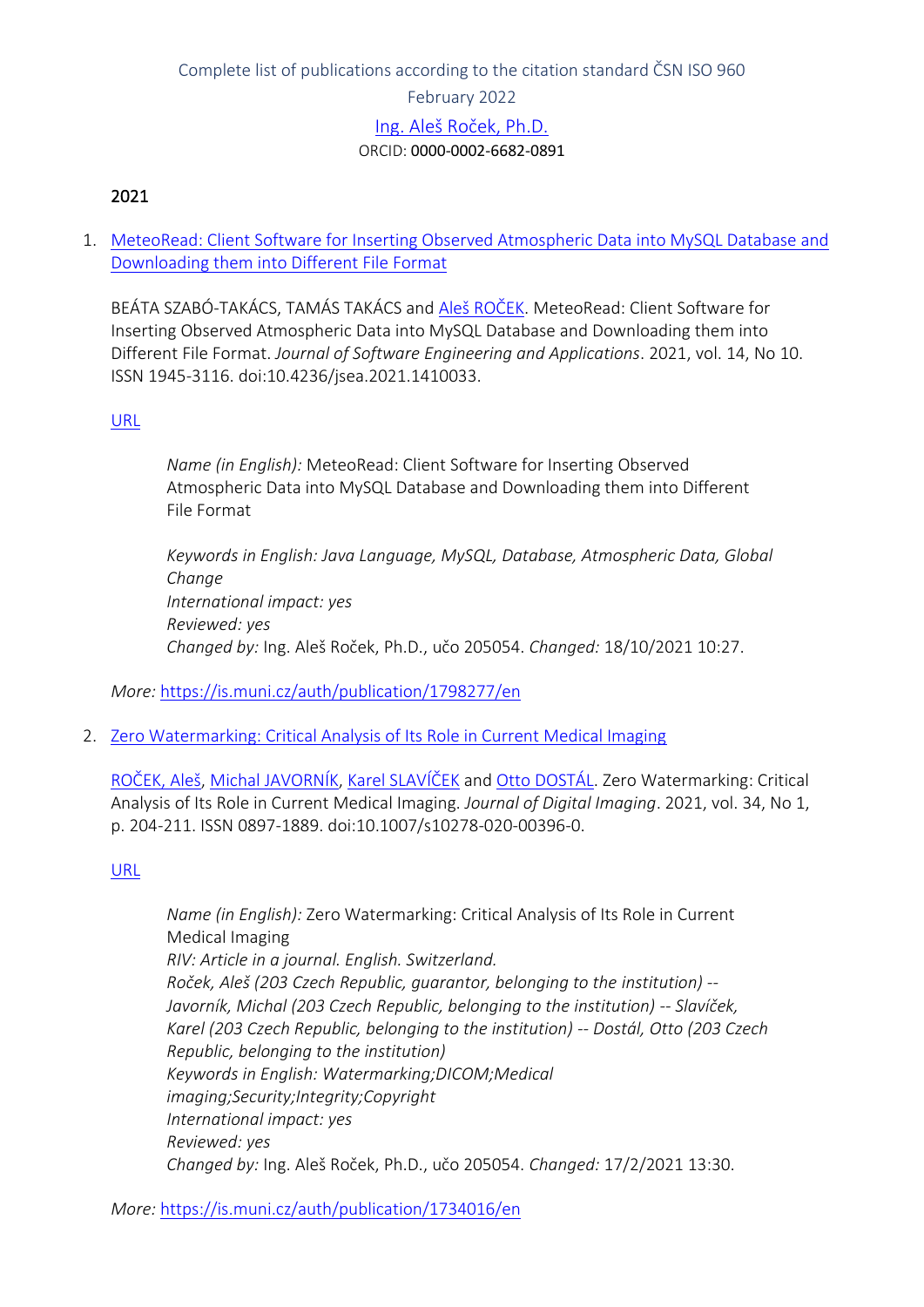## 2017

3. [Reversible Watermarking in Medical Imaging with Zero Distortion in ROI](https://is.muni.cz/auth/publication/1399291/en?lang=en)

[ROČEK, Aleš](https://is.muni.cz/auth/person/205054?lang=en), [Michal JAVORNÍK](https://is.muni.cz/auth/person/1111?lang=en), [Karel SLAVÍČEK](https://is.muni.cz/auth/person/1158?lang=en) and [Otto DOSTÁL](https://is.muni.cz/auth/person/2535?lang=en). Reversible Watermarking in Medical Imaging with Zero Distortion in ROI. In *Proceedings of 24th IEEE International Conference on Electronics, Circuits and Systems (ICECS 2017)*. New York: IEEE, 2017. p. 356-359. ISBN 978-1-5386-1911-7. doi:10.1109/ICECS.2017.8292071.

# [URL](https://ieeexplore.ieee.org/document/8292071/)

*Name (in English):* Reversible Watermarking in Medical Imaging with Zero Distortion in ROI *RIV/00216224:14610/17:00098811 Proceedings paper. Informatics. English. United States of America. Roček, Aleš (203 Czech Republic, guarantor, belonging to the institution) -- Javorník, Michal (203 Czech Republic, belonging to the institution) -- Slavíček, Karel (203 Czech Republic, belonging to the institution) -- Dostál, Otto (203 Czech Republic, belonging to the institution) Keywords in English: Watermarking; DICOM; medical images; security; Reversible; Zero; ROI International impact: yes Reviewed: yes Changed by:* Mgr. Alena Mokrá, učo 362754. *Changed:* 15/4/2019 15:16.

*More:* [https://is.muni.cz/auth/publication/1399291/en](https://is.muni.cz/auth/publication/1399291/en/Reversible-Watermarking-in-Medical-Imaging-with-Zero-Distortion-in-ROI/Rocek-Javornik-Slavicek-Dostal?lang=en)

# 2016

4. [A new approach to fully-reversible watermarking in medical imaging with breakthrough visibility](https://is.muni.cz/auth/publication/1347523/en?lang=en)  [parameters](https://is.muni.cz/auth/publication/1347523/en?lang=en)

[ROČEK, Aleš](https://is.muni.cz/auth/person/205054?lang=en), [Karel SLAVÍČEK](https://is.muni.cz/auth/person/1158?lang=en), [Otto DOSTÁL](https://is.muni.cz/auth/person/2535?lang=en) and [Michal JAVORNÍK](https://is.muni.cz/auth/person/1111?lang=en). A new approach to fullyreversible watermarking in medical imaging with breakthrough visibility parameters. *Biomedical Signal Processing and Control*. Elsevier, 2016, vol. 29, No 7, p. 44-52. ISSN 1746-8094. doi:10.1016/j.bspc.2016.05.005.

# [URL](https://doi.org/10.1016/j.bspc.2016.05.005)

*RIV/00216224:14610/16:00090160 Article in a journal. Informatics. English. Netherlands.*

*Roček, Aleš (203 Czech Republic, guarantor) -- Slavíček, Karel (203 Czech Republic, belonging to the institution) -- Dostál, Otto (203 Czech Republic, belonging to the institution) -- Javorník, Michal (203 Czech Republic, belonging to the institution) Keywords in English: Communication; DICOM; Medical images; Security; Watermarking; Visual cryptography; RONI International impact: yes Reviewed: yes Changed by:* Mgr. Alena Mokrá, učo 362754. *Changed:* 28/4/2020 15:52.

*More:* [https://is.muni.cz/auth/publication/1347523/en](https://is.muni.cz/auth/publication/1347523/en/A-new-approach-to-fully-reversible-watermarking-in-medical-imaging-with-breakthrough-visibility-parameters/Rocek-Slavicek-Dostal-Javornik?lang=en)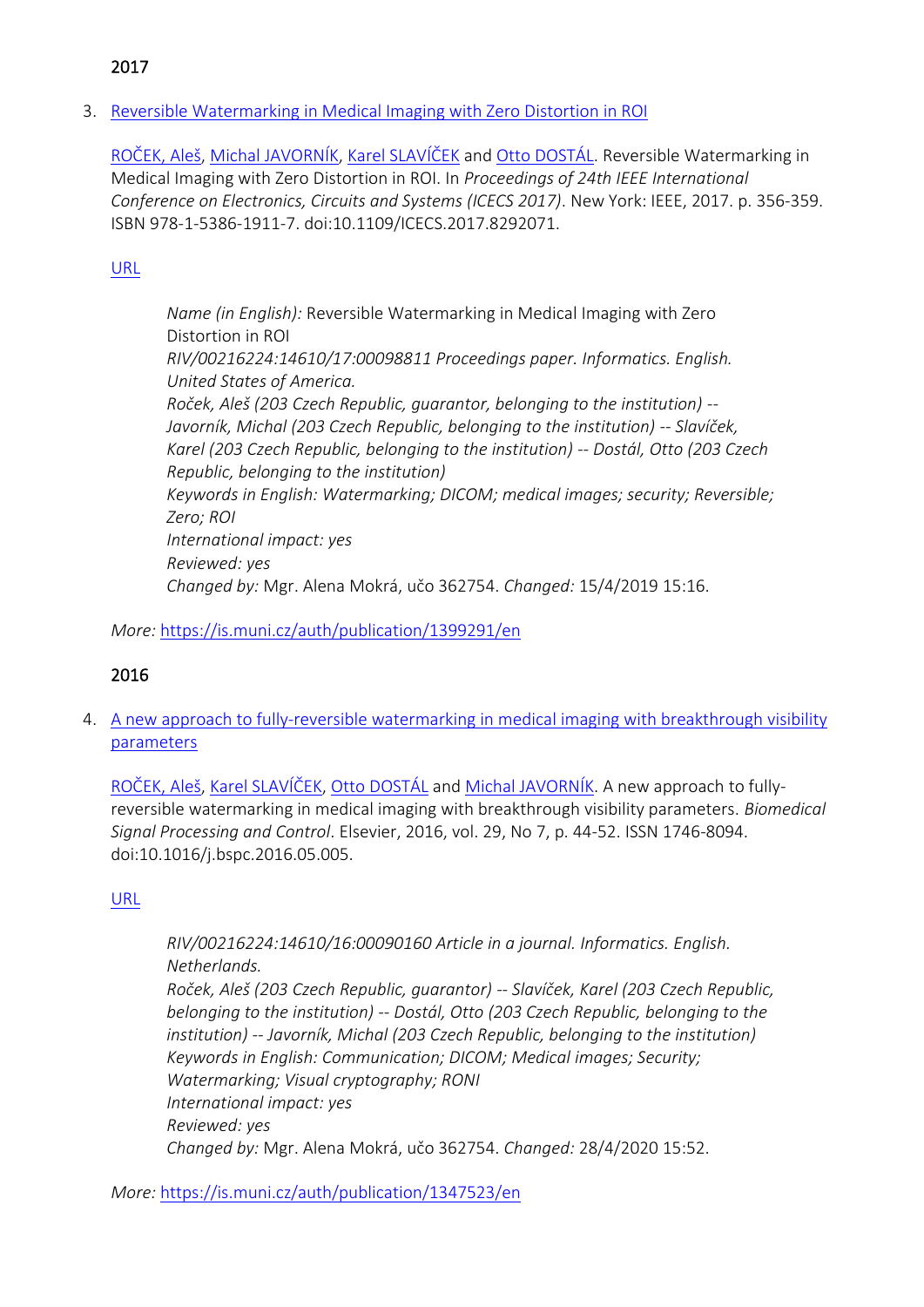5. [RONI Size and another Attributes of Representative Sample of Medical Images in Common](https://is.muni.cz/auth/publication/1340916/en?lang=en)  Hospital Operation, [Related to Securing by Watermarking Methods](https://is.muni.cz/auth/publication/1340916/en?lang=en)

[ROČEK, Aleš](https://is.muni.cz/auth/person/205054?lang=en), [Karel SLAVÍČEK](https://is.muni.cz/auth/person/1158?lang=en) and [Michal JAVORNÍK](https://is.muni.cz/auth/person/1111?lang=en). RONI Size and another Attributes of Representative Sample of Medical Images in Common Hospital Operation, Related to Securing by Watermarking Methods. In Prof. Osama Mohamed Mohamed Ahamed. *International Conference on Image Processing, Production and Computer Science (ICIPCS'16)*. London: URENG, 2016. p. 44-51. ISBN 978-93-84422-62-2.

*Name (in English):* RONI Size and another Attributes of Representative Sample of Medical Images in Common Hospital Operation, Related to Securing by Watermarking Methods *RIV/00216224:14610/16:00087606 Proceedings paper. Informatics. English. Roček, Aleš (203 Czech Republic, guarantor, belonging to the institution) -- Slavíček, Karel (203 Czech Republic, belonging to the institution) -- Javorník, Michal (203 Czech Republic, belonging to the institution) Keywords in English: Communication; database; DICOM; education; medical images; ROI; RON; security; watermarking International impact: yes Reviewed: yes Changed by:* Ing. Aleš Roček, Ph.D., učo 205054. *Changed:* 24/3/2017 09:50.

*More:* [https://is.muni.cz/auth/publication/1340916/en](https://is.muni.cz/auth/publication/1340916/en/RONI-Size-and-another-Attributes-of-Representative-Sample-of-Medical-Images-in-Common-Hospital-Operation-Related-to-Securing-by-Watermarking-Methods/Rocek-Slavicek-Javornik?lang=en)

## 2015

6. [Watermarking in Regional Medical Imaging](https://is.muni.cz/auth/publication/1338774/en?lang=en)

[JAVORNÍK, Michal](https://is.muni.cz/auth/person/1111?lang=en), [Otto DOSTÁL](https://is.muni.cz/auth/person/2535?lang=en) and [Aleš ROČEK](https://is.muni.cz/auth/person/205054?lang=en). Watermarking in Regional Medical Imaging. In Valeri Mladenov, Elias Giacoumidis, Jinlong Wei. *Proceedings of the 13th International Conference on Data Networks, Communications, Computers*. Hungary: World Scientific and Engineering Academy and Society, 2015. p. 222-226. ISBN 978-1-61804-355-9.

[URL](http://www.wseas.us/e-library/conferences/2015/Budapest/DNCOSE/DNCOSE-35.pdf)

*Name in Czech:* Vodoznačení v regionálním zpracování medicínských obrazových dat

*RIV/00216224:14610/15:00080421 Proceedings paper. Computer hardware and software. English. Hungary.*

*Javorník, Michal (203 Czech Republic, belonging to the institution) -- Dostál, Otto (203 Czech Republic, guarantor, belonging to the institution) -- Roček, Aleš (203 Czech Republic, belonging to the institution)*

*Keywords in English: Watermarking; Picture Archiving and Communication in Medicine; Telemedicine; Medical Imaging; Information Security Type of proceedings: post-proceedings International impact: yes*

*Reviewed: yes*

*Changed by:* Ing. Aleš Roček, Ph.D., učo 205054. *Changed:* 19/4/2018 13:29.

*More:* [https://is.muni.cz/auth/publication/1338774/en](https://is.muni.cz/auth/publication/1338774/en/Watermarking-in-Regional-Medical-Imaging/Javornik-Dostal-Rocek?lang=en)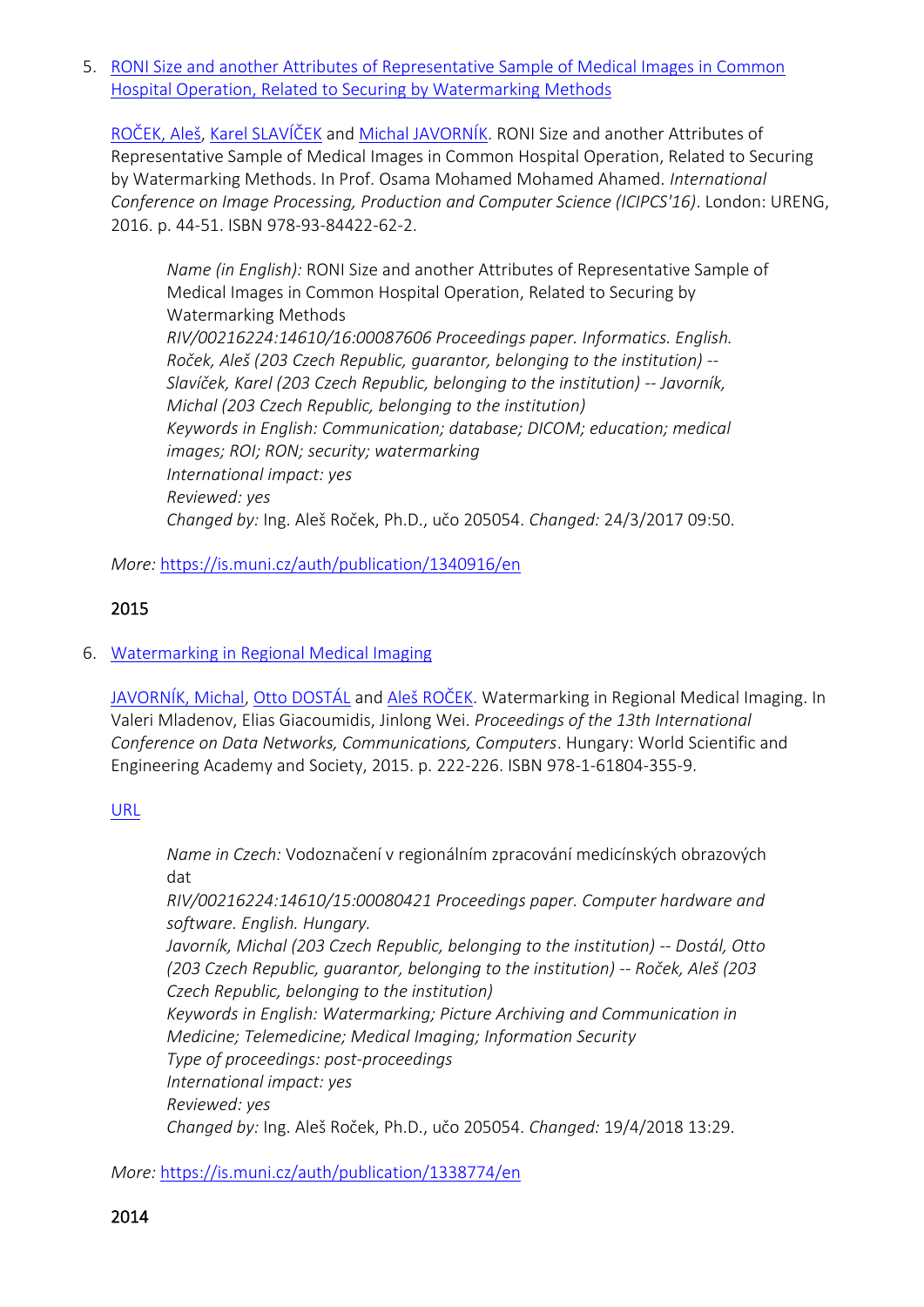#### 7. [Comparative Study of Negative Aspects Elimination of Medical Image Watermarking Methods](https://is.muni.cz/auth/publication/1192702/en?lang=en)

[ROČEK, Aleš](https://is.muni.cz/auth/person/205054?lang=en) and [Vladimír ZATLOUKAL](https://is.muni.cz/auth/person/1113?lang=en). Comparative Study of Negative Aspects Elimination of Medical Image Watermarking Methods. *International Journal of Information and Electronics Engineering*. 2014, vol. 5, No 1, p. 6-9. ISSN 2010-3719.

*Name (in English):* Comparative Study of Negative Aspects Elimination of Medical Image Watermarking Methods *RIV/00216224:14610/14:00076003 Article in a journal. Informatics. English. Singapore. Roček, Aleš (203 Czech Republic, guarantor, belonging to the institution) -- Zatloukal, Vladimír (203 Czech Republic, belonging to the institution) Keywords in English: communication; DICOM; medical images; security; watermarking International impact: yes Reviewed: yes Changed by:* Ing. Aleš Roček, Ph.D., učo 205054. *Changed:* 1/4/2015 11:33.

*More:* [https://is.muni.cz/auth/publication/1192702/en](https://is.muni.cz/auth/publication/1192702/en/Comparative-Study-of-Negative-Aspects-Elimination-of-Medical-Image-Watermarking-Methods/Rocek-Zatloukal?lang=en)

8. [Securing a Publicly Accessible Database of Medical Images Using Watermarking with Direct](https://is.muni.cz/auth/publication/1213703/en?lang=en)  [Diagnose Capability](https://is.muni.cz/auth/publication/1213703/en?lang=en)

[ROČEK, Aleš](https://is.muni.cz/auth/person/205054?lang=en) and [Michal JAVORNÍK](https://is.muni.cz/auth/person/1111?lang=en). Securing a Publicly Accessible Database of Medical Images Using Watermarking with Direct Diagnose Capability. *Recent Advances in Computer Science*. 2014, vol. 13, No 24, p. 79-86. ISSN 1790-5109.

*RIV/00216224:14610/14:00073305 Article in a journal. Informatics. English. Greece. Roček, Aleš (203 Czech Republic, guarantor, belonging to the institution) -- Javorník, Michal (203 Czech Republic, belonging to the institution) Keywords in English: Communication; DICOM; medical images; security; watermarking; education; database International impact: yes Reviewed: yes Changed by:* Ing. Aleš Roček, Ph.D., učo 205054. *Changed:* 4/4/2016 10:05.

*More:* [https://is.muni.cz/auth/publication/1213703/en](https://is.muni.cz/auth/publication/1213703/en/Securing-a-Publicly-Accessible-Database-of-Medical-Images-Using-Watermarking-with-Direct-Diagnose-Capability/Rocek-Javornik?lang=en)

## 9. [Zálohovací a dohledový systém pro InstantPACS \(Backup and monitoring system for](https://is.muni.cz/auth/publication/1217373/en?lang=en)  [InstantPACS\)](https://is.muni.cz/auth/publication/1217373/en?lang=en)

[SLAVÍČEK, Karel](https://is.muni.cz/auth/person/1158?lang=en), [Otto DOSTÁL](https://is.muni.cz/auth/person/2535?lang=en), [Michal JAVORNÍK](https://is.muni.cz/auth/person/1111?lang=en), [Aleš ROČEK](https://is.muni.cz/auth/person/205054?lang=en), [Vladimír ZATLOUKAL](https://is.muni.cz/auth/person/1113?lang=en) and Petr SEDLÁK. *Zálohovací a dohledový systém pro InstantPACS (Backup and monitoring system for InstantPACS)*. 2014.

*Name (in English):* Backup and monitoring system for InstantPACS *RIV/00216224:14610/14:00073309 Pilot plant, certified technology, variety, breed. Informatics. Czech. Czech Republic. obsah podléhá obchodnímu tajemství. Slavíček, Karel (203 Czech Republic, guarantor, belonging to the institution) -- Dostál, Otto (203 Czech Republic, belonging to the institution) -- Javorník, Michal (203 Czech Republic, belonging to the institution) -- Roček, Aleš (203 Czech Republic, belonging to the institution) -- Zatloukal, Vladimír (203 Czech Republic,*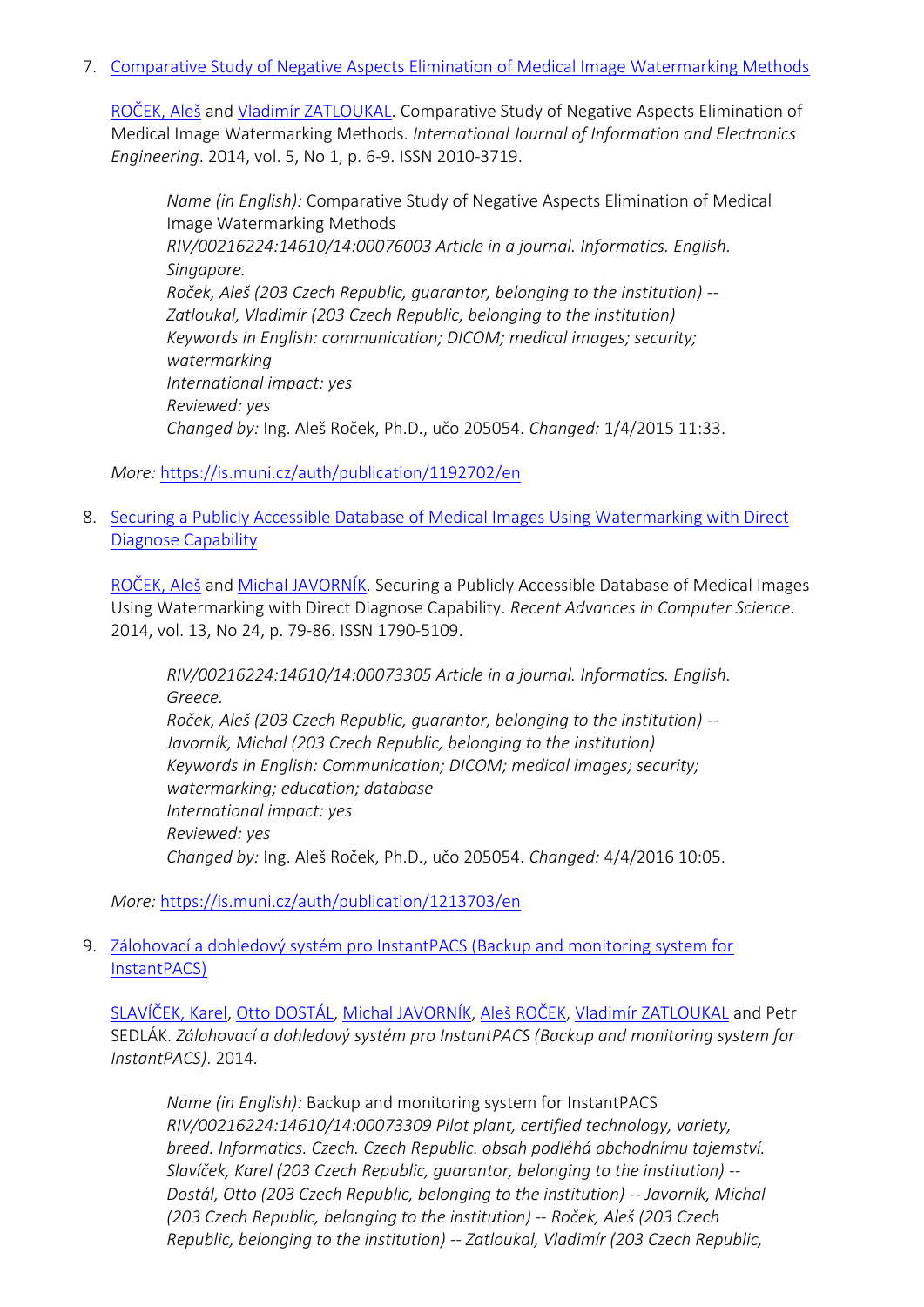*belonging to the institution) -- Sedlák, Petr (203 Czech Republic) Keywords in English: InstantPACS; backup; monitoring International impact: yes Reviewed: yes Changed by:* doc. Mgr. Karel Slavíček, Ph.D., učo 1158. *Changed:* 20/4/2018 11:08.

*More:* [https://is.muni.cz/auth/publication/1217373/en](https://is.muni.cz/auth/publication/1217373/en/Zalohovaci-a-dohledovy-system-pro-InstantPACS/Slavicek-Dostal-Javornik-Rocek?lang=en)

# 2013

10. [Influence of the TCP packet setting and encryption for data transfer in medical applications](https://is.muni.cz/auth/publication/1163344/en?lang=en)

[SCHINDLER, Vladimír](https://is.muni.cz/auth/person/160298?lang=en) and [Aleš ROČEK](https://is.muni.cz/auth/person/205054?lang=en). Influence of the TCP packet setting and encryption for data transfer in medical applications. In Nikos Mastorakis. *Recent Advances in Circuits, Systems, Telecommunications & Control*. Paris, FR: WSEAS Press, 2013. p. 96-101. ISBN 978-960-474-341- 4.

*Name in Czech:* Simulace vlivů nastavení TCP paketu a šifrování na rychlost přenosu dat v medicínských aplikacích *Name (in English):* Influence of the TCP packet setting and encryption for data transfer in medical applications *RIV/00216224:14610/13:00065539 Proceedings paper. Informatics. English. Greece. Schindler, Vladimír (203 Czech Republic, guarantor, belonging to the institution) -- Roček, Aleš (203 Czech Republic, belonging to the institution) Keywords in English: MSS Medical applications MeDiMed MTU IPsec Iperf PACS Type of proceedings: post-proceedings International impact: yes Reviewed: yes Changed by:* Mgr. Marta Novotná Buršíková, učo 15689. *Changed:* 3/4/2017 09:59.

*More:* [https://is.muni.cz/auth/publication/1163344/en](https://is.muni.cz/auth/publication/1163344/en/Influence-of-the-TCP-packet-setting-and-encryption-for-data-transfer-in-medical-applications/Schindler-Rocek?lang=en)

# 11. [The possibilities of using single-board computers for medical data transmission security](https://is.muni.cz/auth/publication/1163351/en?lang=en)

[SCHINDLER, Vladimír](https://is.muni.cz/auth/person/160298?lang=en) and [Aleš ROČEK](https://is.muni.cz/auth/person/205054?lang=en). The possibilities of using single-board computers for medical data transmission security. *Przeglad Elektrotechniczny*. Wydawnictwo Czasopism i Ksiażek Technicznych Sigma NOT, 2013, vol. 2013, No 6, p. 56-60. ISSN 0033-2097.

# [URL](http://www.red.pe.org.pl/abstract_pl.php?nid=7656)

*Name in Czech:* Možnosti použití jednodeskových počítačů pro zabezpečení přenosu medicínských dat *Name (in English):* The possibilities of using single-board computers for medical data transmission security *RIV/00216224:14610/13:00065540 Article in a journal. Informatics. English. Poland. Schindler, Vladimír (203 Czech Republic) -- Roček, Aleš (203 Czech Republic, guarantor, belonging to the institution) Keywords in English: MeDiMed; PACS; single-board PC; embedded linux International impact: yes*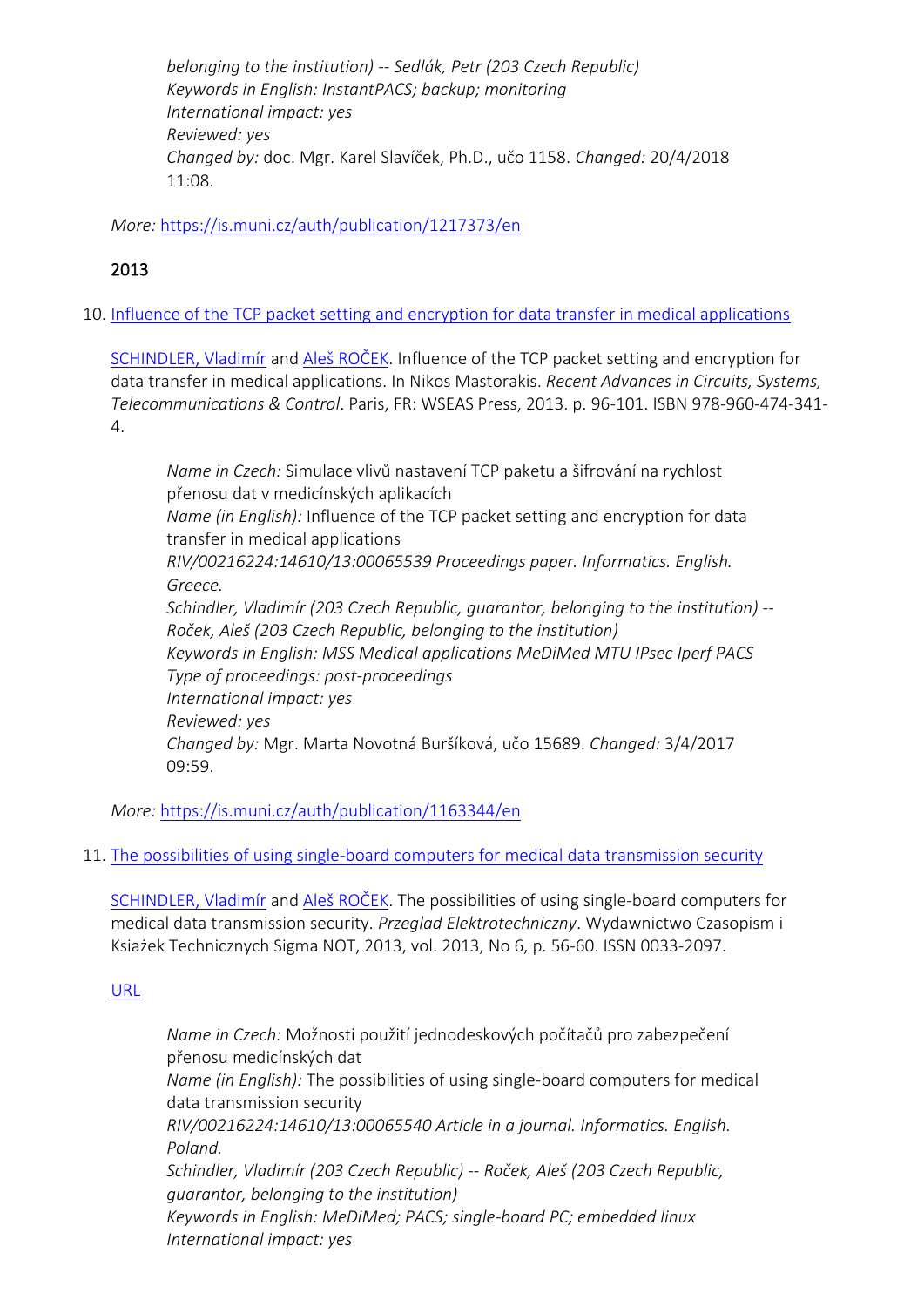*More:* [https://is.muni.cz/auth/publication/1163351/en](https://is.muni.cz/auth/publication/1163351/en/The-possibilities-of-using-single-board-computers-for-medical-data-transmission-security/Schindler-Rocek?lang=en)

## 2012

12. [Medical image data security based on principles of digital watermarking methods](https://is.muni.cz/auth/publication/1091266/en?lang=en)

[ROČEK, Aleš](https://is.muni.cz/auth/person/205054?lang=en). Medical image data security based on principles of digital watermarking methods. In V. M. Marques, A. Dmitriev. *Advances in Data Networks, Communications, Computers and Materials*. Malta: WAEAS Press, 2012. p. 47-52. ISBN 978-1-61804-118-0.

*RIV/00216224:14610/12:00057060 Proceedings paper. Informatics. English. Czech Republic. Roček, Aleš (203 Czech Republic, guarantor, belonging to the institution) Keywords in English: watermarking; DICOM; security; medical; images; RONI Type of proceedings: pre-proceedings International impact: yes Reviewed: yes Changed by:* Ing. Aleš Roček, Ph.D., učo 205054. *Changed:* 13/3/2013 15:50.

*More:* [https://is.muni.cz/auth/publication/1091266/en](https://is.muni.cz/auth/publication/1091266/en/Medical-image-data-security-based-on-principles-of-digital-watermarking-methods/Rocek?lang=en)

13. [Metody zabezpečení medicínských obrazových informací využívající principů digitálního](https://is.muni.cz/auth/publication/1091269/en?lang=en)  [vodoznačení \(Methods of Medical Data Image Security Based on Principals of Digital](https://is.muni.cz/auth/publication/1091269/en?lang=en)  [Watermarking\)](https://is.muni.cz/auth/publication/1091269/en?lang=en)

[ROČEK, Aleš.](https://is.muni.cz/auth/person/205054?lang=en) Metody zabezpečení medicínských obrazových informací využívající principů digitálního vodoznačení (Methods of Medical Data Image Security Based on Principals of Digital Watermarking). *Bezpečnostní teorie a praxe*. Praha: Policejní akademie České republiky, 2012, vol. 2012, No 4, p. 113-122. ISSN 1801-8211.

*Name (in English):* Methods of Medical Data Image Security Based on Principals of Digital Watermarking *RIV/00216224:14610/12:00067895 Article in a journal. Informatics. Czech. Czech Republic. Roček, Aleš (203 Czech Republic, guarantor, belonging to the institution) Keywords in English: watermarking; DICOM; security; medical data Reviewed: yes Changed by:* Ing. Aleš Roček, Ph.D., učo 205054. *Changed:* 1/4/2015 11:40.

*More:* [https://is.muni.cz/auth/publication/1091269/en](https://is.muni.cz/auth/publication/1091269/en/Metody-zabezpeceni-medicinskych-obrazovych-informaci-vyuzivajici-principu-digitalniho-vodoznaceni/Rocek?lang=en)

## 14. [Secure medical multimedia DICOM data transfers over Internet](https://is.muni.cz/auth/publication/1078143/en?lang=en)

[ZATLOUKAL, Vladimír](https://is.muni.cz/auth/person/1113?lang=en) and [Aleš ROČEK](https://is.muni.cz/auth/person/205054?lang=en). Secure medical multimedia DICOM data transfers over Internet. In World Scientific and Engineering Academy and Society. *ADVANCES in DATA NETWORKS, COMMUNICATIONS, COMPUTERS and MATERIALS*. Sliema, Malta: WSEAS Press, 2012. p. 104-108. ISBN 978-1-61804-118-0.

*Name (in English):* Secure medical multimedia DICOM data transfers over Internet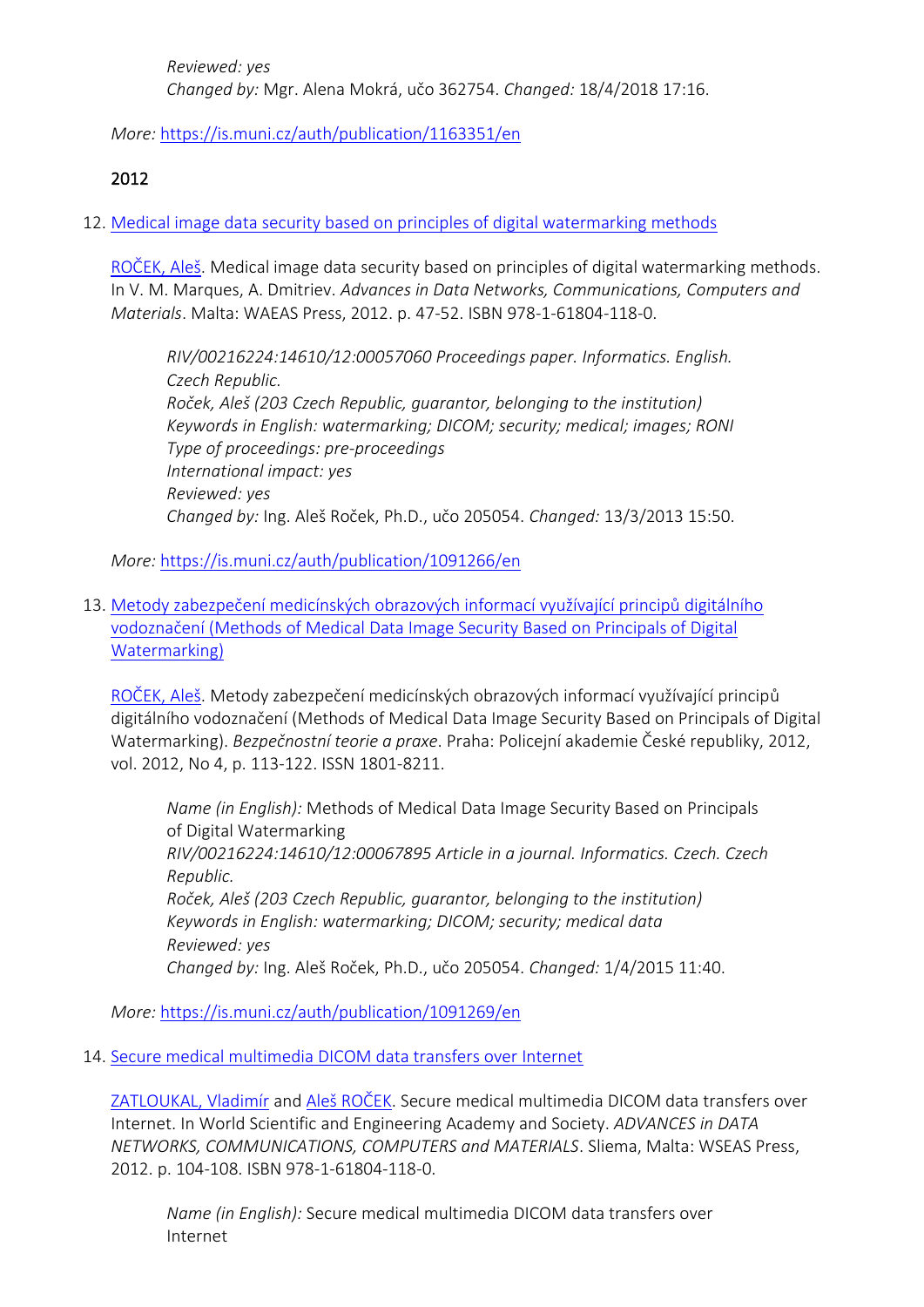*RIV/00216224:14610/12:00057053 Proceedings paper. Informatics. English. Czech Republic. Zatloukal, Vladimír (203 Czech Republic, guarantor, belonging to the institution) -- Roček, Aleš (203 Czech Republic, belonging to the institution) Keywords in English: DICOM; security; collaboration; multimedia; medical images; communication International impact: yes Reviewed: yes Changed by:* Ing. Aleš Roček, Ph.D., učo 205054. *Changed:* 1/4/2015 11:35.

*More:* [https://is.muni.cz/auth/publication/1078143/en](https://is.muni.cz/auth/publication/1078143/en/Secure-medical-multimedia-DICOM-data-transfers-over-Internet/Zatloukal-Rocek?lang=en)

# 2009

## 15. [Environment for effective training in medical image diagnostics](https://is.muni.cz/auth/publication/829949/en?lang=en)

HRTOŇOVÁ, Nina, [Michal JAVORNÍK](https://is.muni.cz/auth/person/1111?lang=en), [Aleš ROČEK](https://is.muni.cz/auth/person/205054?lang=en) and [Vladimír ZATLOUKAL](https://is.muni.cz/auth/person/1113?lang=en). Environment for effective training in medical image diagnostics. In *Research, Reflections and Innovations in Integrating ICT in Education*. 1st ed. Badajoz, Spain: Formatex, 2009. p. 1221-1224. ISBN 978-84- 692-1790-0.

*Keywords in English: medicine; collaborative environments; e-learning; DICOM; PACS; medical database; education; life-long learning; radiology Type of proceedings: pre-proceedings International impact: yes Reviewed: yes Changed by:* Mgr. Nina Hrtoňová, učo 2086. *Changed:* 28/4/2009 13:31.

*More:* [https://is.muni.cz/auth/publication/829949/en](https://is.muni.cz/auth/publication/829949/en/Environment-for-effective-training-in-medical-image-diagnostics/Hrtonova-Javornik-Rocek-Zatloukal?lang=en)

16. [Sharing the expert medical experience with medical students and specialists](https://is.muni.cz/auth/publication/930375/en?lang=en)

HRTOŇOVÁ, Nina, [Aleš ROČEK](https://is.muni.cz/auth/person/205054?lang=en) and [Michal JAVORNÍK](https://is.muni.cz/auth/person/1111?lang=en). Sharing the expert medical experience with medical students and specialists. In *10th INTERNATIONAL SCIENTIFIC CONFERENCE VIRTUAL UNIVERSITY VU'09*. Bratislava: E-ACADEMIA SLOVACA N: O., 2009. 5 pp. ISBN 978-80- 89316-11-3.

*International impact: yes Reviewed: yes Changed by:* Ing. Aleš Roček, Ph.D., učo 205054. *Changed:* 1/4/2015 11:36.

*More:* [https://is.muni.cz/auth/publication/930375/en](https://is.muni.cz/auth/publication/930375/en/Sharing-the-expert-medical-experience-with-medical-students-and-specialists/Hrtonova-Rocek-Javornik?lang=en)

2008

## 17. MeDiMed - [medicínská obrazová data v praxi a ve výuce](https://is.muni.cz/auth/publication/771645/en?lang=en)

HRTOŇOVÁ, Nina, [Aleš ROČEK](https://is.muni.cz/auth/person/205054?lang=en) and [Vladimír ZATLOUKAL](https://is.muni.cz/auth/person/1113?lang=en). MeDiMed - medicínská obrazová data v praxi a ve výuce. In *Distanční vzdělávání v Českérepublice - současnost a budoucnost, V. národní konference, Sborníkanotací (tištěný) a příspěvků (CD-ROM)*. 1st ed. Ústí nad Labem: PdF UJEP Ústí nad Labem, 2008. 6 pp. ISBN 978-80-86302-43-0.